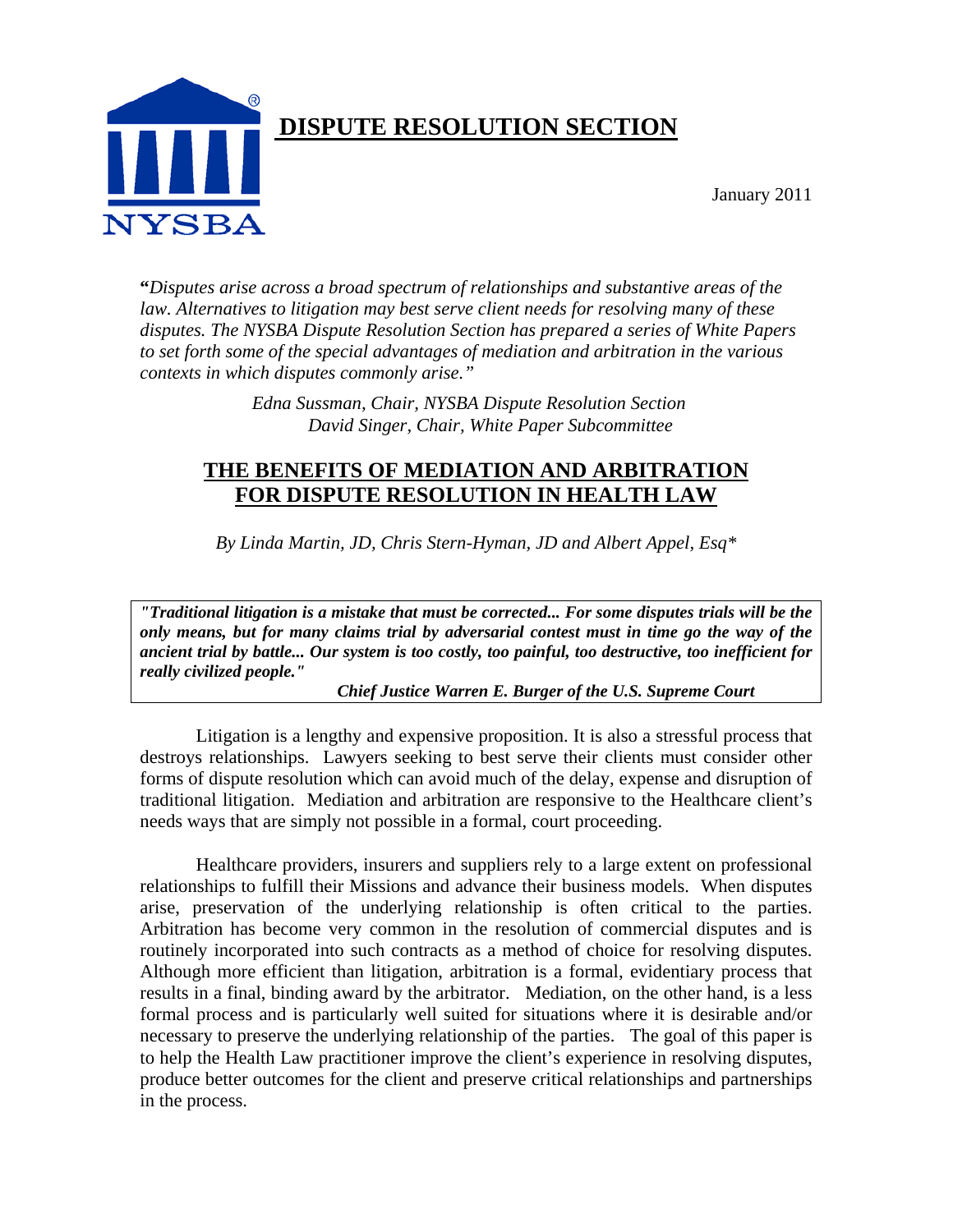# **I. Mediation**

*"Discourage litigation. Persuade your neighbors to compromise whenever you can. Point out to them how the nominal winner is often a real loser -- in fees, and expenses, and waste of time." Abraham Lincoln* 

 Mediation is the process in which parties engage a neutral third person to work with them to facilitate the resolution of their dispute. The growth of mediation over the past fifteen years has been exponential, a tribute to the success of the process. User satisfaction is high as parties retain control and tailor their own solution in a less confrontational setting that preserves relationships and results in a win/win instead of a win/lose (or in many cases, lose/lose). While not every case can be settled, an effort to mediate is appropriate in virtually any subject matter and any area of the law. The advantages of mediation include the following:

1. *Mediation Works.* Statistics have shown that mediation is a highly effective mechanism for resolving disputes with a very high success rate. For example, the mediation office of the U.S. District Court for the Southern District of New York reports that over 90% of cases settle in, or as a result of, mediation. Most cases in mediation settle long before the traditional "courthouse steps" affording the opportunity to fashion a solution specifically tailored to the case and at a significant saving of cost and time for the parties.

2. *Control by the Parties.* Each dispute is unique, and parties to mediation have the opportunity to design their own unique approach and structure. They can select a mediator of their choice who has the experience, skill set and knowledge they require. With the help of the experienced mediator, parties can plan how the mediation should proceed and decide what approaches make sense during the mediation itself.

3. *The Mediator Plays A Crucial Role*. The mediator's goal is to help the parties settle their differences in a manner that meets their particular needs. An experienced mediator can serve as a sounding board, help identify and frame the relevant interests and issues, help the parties test their case and quantify the risk/reward of pursuing the matter. When asked, the mediator can provide a helpful and objective analysis of the merits to each party's position, foster or suggest creative solutions, and identify and resolve impediments to settlement. This may be accomplished by meeting with parties separately, as well as in a group, so that participants can speak with total candor during the process. The mediator can also provide the persistence that is often necessary to help parties reach a resolution.

4. *Opportunity To Listen And To Be Heard.* Parties to mediation have the opportunity to air their views and positions directly, in the presence of the other party. The process can thus provide a catharsis for the parties that can engender a willingness to resolve differences between them. Moreover, since they are heard in the presence of a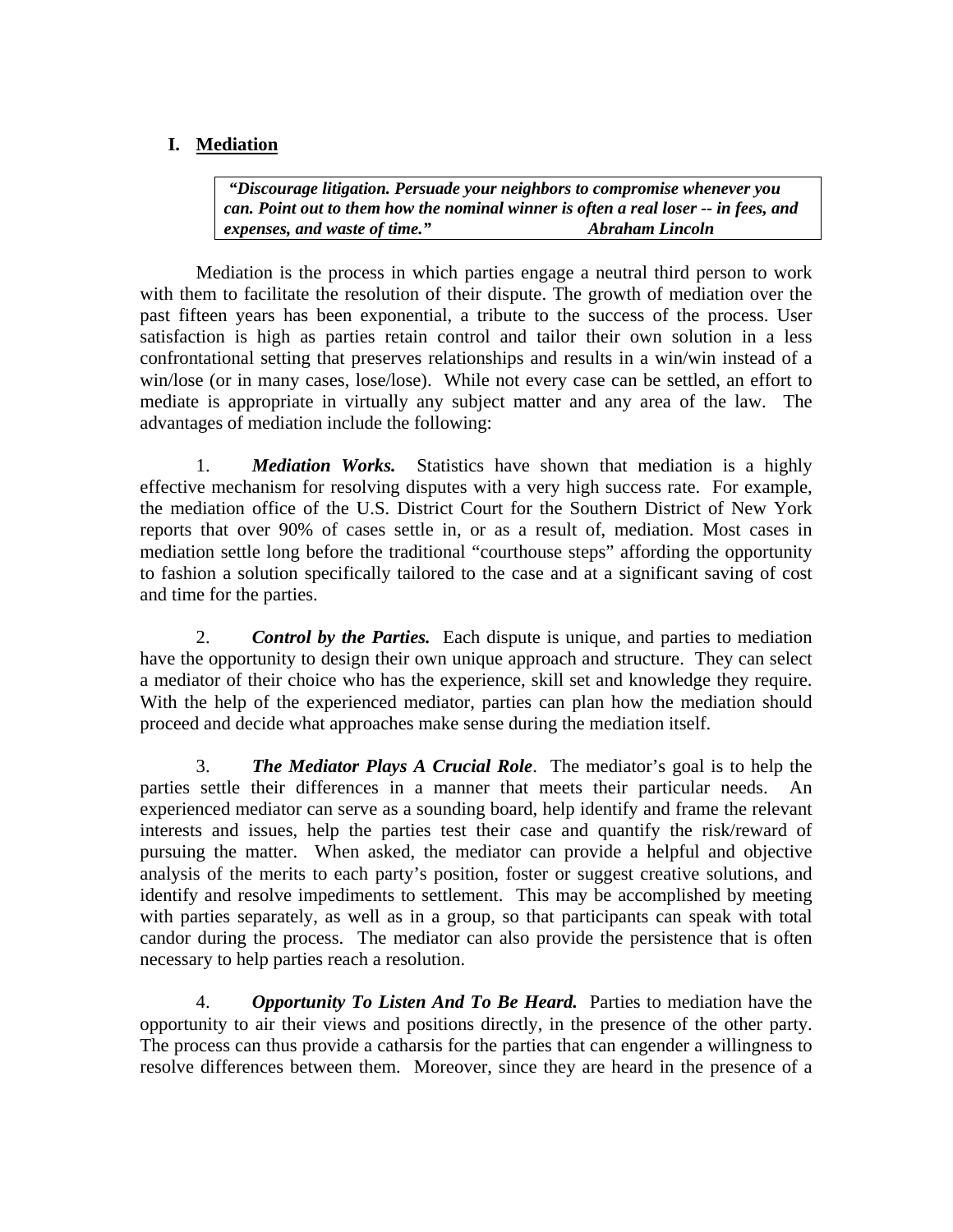neutral authority figure, the parties often feel that they have been heard, similar to having had "their day in court."

5. *Mediation Helps In Complicated Cases*. When the facts and/or legal issues are particularly complicated, as is often the case in Health Law, it can be difficult to sort them out through direct negotiations, or during trial. In mediation, by contrast, there is an opportunity to break down the facts and issues into smaller components, enabling the parties to separate the matters that they agree upon and those that they do not yet agree upon. Even if the case doesn't settle, the process might have eliminated certain issues and simplified the remaining litigation or arbitration on the merits.

6. *Mediation Can Save Relationships.* The litigation process is very stressful, time consuming, costly and often personally painful. At the end of litigation, the parties are often unable to continue or restart any relationship. By contrast, in mediation, disputes -- such as those between an employer and employee, hospital and physician, or partners in a business -- can be resolved in way that saves the relationship.

7. *Expeditious Resolution.* Mediation can take place at any time. Since mediation can be conducted at the earliest stages of a dispute, parties can avoid the potentially enormous distraction from and disruption of one's business and the turmoil in one's personal life that commonly results from protracted litigation.

8. *Reduced Cost.* By resolving disputes earlier rather than later the parties can save tremendous sums in attorney's fees, court costs and related expenses.

9. *Lessens The Emotional Burden.* Since mediation can be conducted sooner, more quickly, less expensively and in a less adversarial manner, there typically is much less of an emotional burden on the individuals involved. Furthermore, proceeding through a court trial may involve publicly reliving a particularly unpleasant, embarrassing or unfavorable event which gave rise to the dispute. This is avoided in mediation.

10. *Confidential Process & Result.* Mediation is conducted in private -- only the mediator, the parties and their representatives participate. The mediator is generally bound not to divulge any information disclosed in the mediation. Confidentiality agreements are often entered into to reinforce the confidentiality of the process. Moreover, the parties can agree to keep their entire dispute (including the existence of the dispute) and the nature of the settlement confidential.

11. *Avoiding "Advocacy Bias" And The Uncertainty Of Litigation.* Resolution during mediation avoids the inherently uncertain outcome of litigation and enables the parties to control the outcome. Recent studies have confirmed the wisdom of mediated solutions, noting that the predictive abilities of parties and their counsel are unclear at best. Attorney advocates may suffer from "advocacy bias" -- they come to believe in and overvalue the strength of their client's case.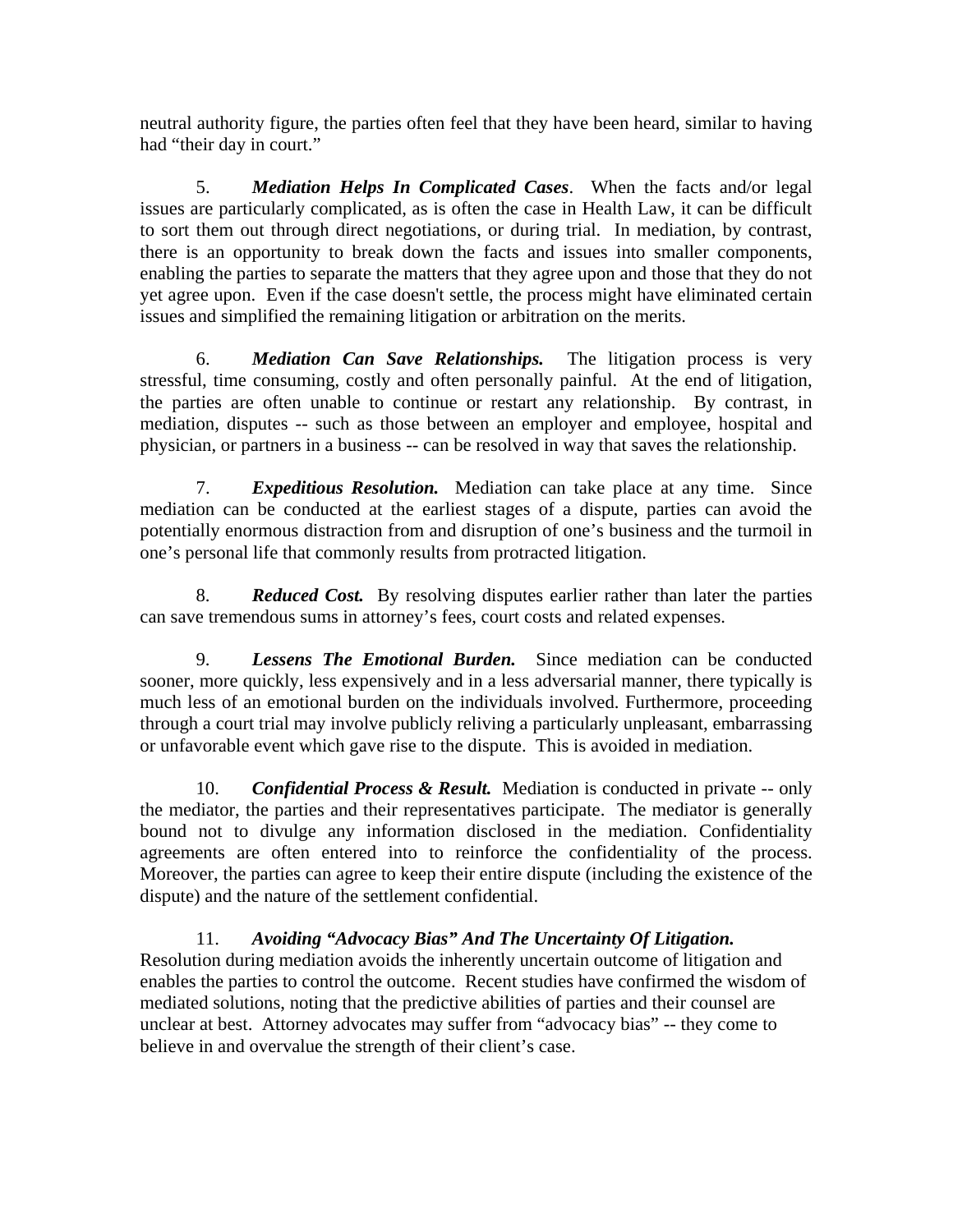In an analysis of 2,054 cases that went to trial from 2002 to 2005, plaintiffs realized smaller recoveries than the settlement offered in 61% of cases. While defendants made the wrong decision by proceeding to trial far less often -- in 24% of cases -- they suffered a greater cost -- an average of \$1.1 million -- when they did make the wrong decision.<sup>1</sup>

A mediator without any stake in the outcome or advocacy bias can be an effective "agent of reality" in helping parties be realistic about the litigation or arbitration alternative.

12. *There are no appointed "winners" or "losers."* In mediation, the mediator has no authority to make or impose any determination on the parties. Any resolution through mediation is solely voluntary and at the discretion of the parties.

13. *Parties Retain Their Options*. Since resolution during mediation is completely voluntary, the option to proceed thereafter to litigation (or arbitration) is not lost in the event the mediation is not successful in resolving all matters.

14. *More creative and long-lasting solutions.* Parties develop and create their own solutions to issues addressed in mediation and may enter into innovative, creative solutions tailored to their own particular interests rather than being limited by the remedies available in court or arbitration. Because the parties are involved in crafting their own solutions, the solutions reached are more likely to be satisfying and adhered to by the parties.

## **II. Arbitration**

Arbitration is the formal legal process in which parties engage a neutral or panel of three neutrals to conduct an evidentiary hearing and render a binding award in connection with their dispute. Arbitration is a matter of agreement between the parties, either pre-dispute in a contract, or post-dispute when a difference arises. The process can be tailored to meet the needs of the parties. With the ability to design the process, coupled with the best practices that have developed, arbitration offers the following distinct advantages:

1. *Arbitration Provides A Binding Decision By A Qualified Neutral*. The arbitrator is an authority figure who renders a decision that binds both parties. The parties can select arbitrators with expertise and experience in the relevant subject matter or that meet other criteria that they desire. Arbitration avoids a trial where the subject matter may not be within the knowledge or experience of the judge or jury.

2. *Arbitration Is A Private Process*. Like mediations, arbitrations are conducted in private. Only the arbitrators, the parties, counsel and witnesses attend the arbitration. Confidentiality of the arbitration proceedings, including sensitive testimony

<sup>&</sup>lt;sup>1</sup> Randall Kiser, Beyond Right and Wrong: The Power of Effective Decision Making for Attorneys and Clients, (Springer Science + Business Media LLC New York publ.) (2010)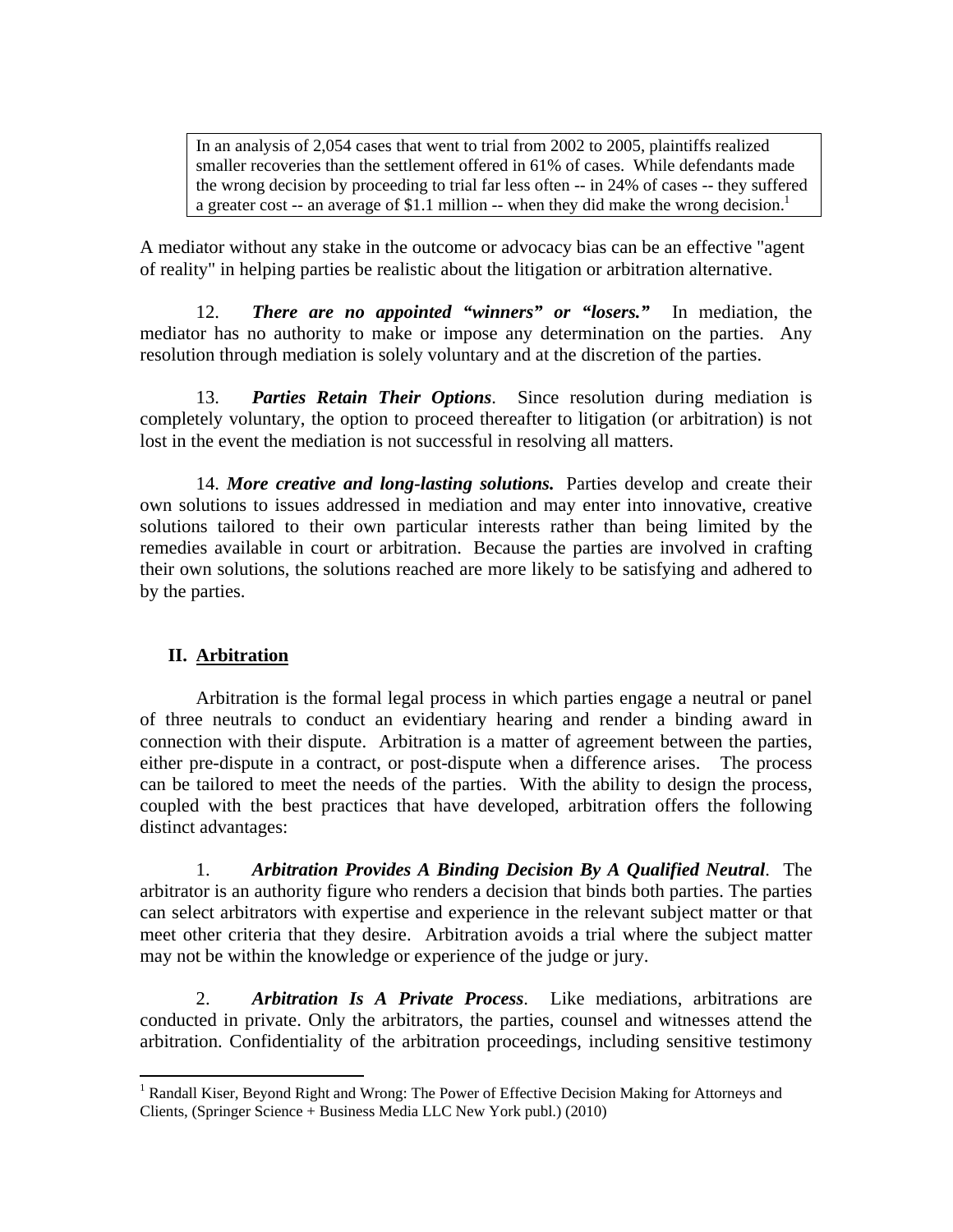and documents, can be agreed to by the parties. In contrast, court proceedings are generally open to the public. The context of a private arbitration is generally less adversarial, and ongoing relationships suffer less damage.

3. *More Control and Flexibility with Less Expense.* Unless otherwise limited by contract, parties to arbitration can set parameters to suit their needs, such as the number of arbitrators hearing the case, the location of the arbitration and scope of discovery. Parties will also have input in scheduling the hearing at a time that is convenient. The arbitration process generally does not include time consuming and expensive discovery that is common in U.S. courts and motion practice is also much less common. Parties can also decide to arbitrate only key issues, further limiting expense.

4. *Arbitration Provides Finality.* In court proceedings, parties have the right to appeal the decision of a judge or the verdict of a jury. In contrast, the grounds for court review of an arbitration award are very limited. The award of an arbitrator is final and binding on the parties.

#### *Healthcare Business Transactions – Consider Arbitration For A Fast & Final Result*

Healthcare entities are parties to important and often long-standing contractual relationships that are key to fulfilling their Missions and successful operation. Aside from garden-variety commercial relationships, such as landlord-tenant, vendor supply and service contracts, and equipment purchase and leasing, examples of critical relationships are those between insurers and providers, insurers and members, hospitals and physicians, and multi-provider consortia and affiliations.

Inevitably, disputes arise in these contractual relationships, often regarding matters such as reimbursement, the setting or modification of fee and rate schedules, levels of required performance and the circumstances of renewals and termination. Such disputes are well suited for arbitration because of the unique characteristics of the relationships and the fact that parties wish to continue doing business with each other notwithstanding the particular dispute. Because of this, the parties are often psychologically suited for early resolution instead of bitter and damaging combat.

Timing is especially important in these situations. The sooner the dispute is resolved, the sooner the relationship can continue on an even keel. Arbitration has the distinct advantages over litigation of a much faster track and finality of the decision. Confidentiality is another advantage, as the parties often are eager to resolve their disputes outside the glare of the public view. And in this era of financial stress on healthcare institutions and providers, the cost-savings of arbitration can be of enormous benefit.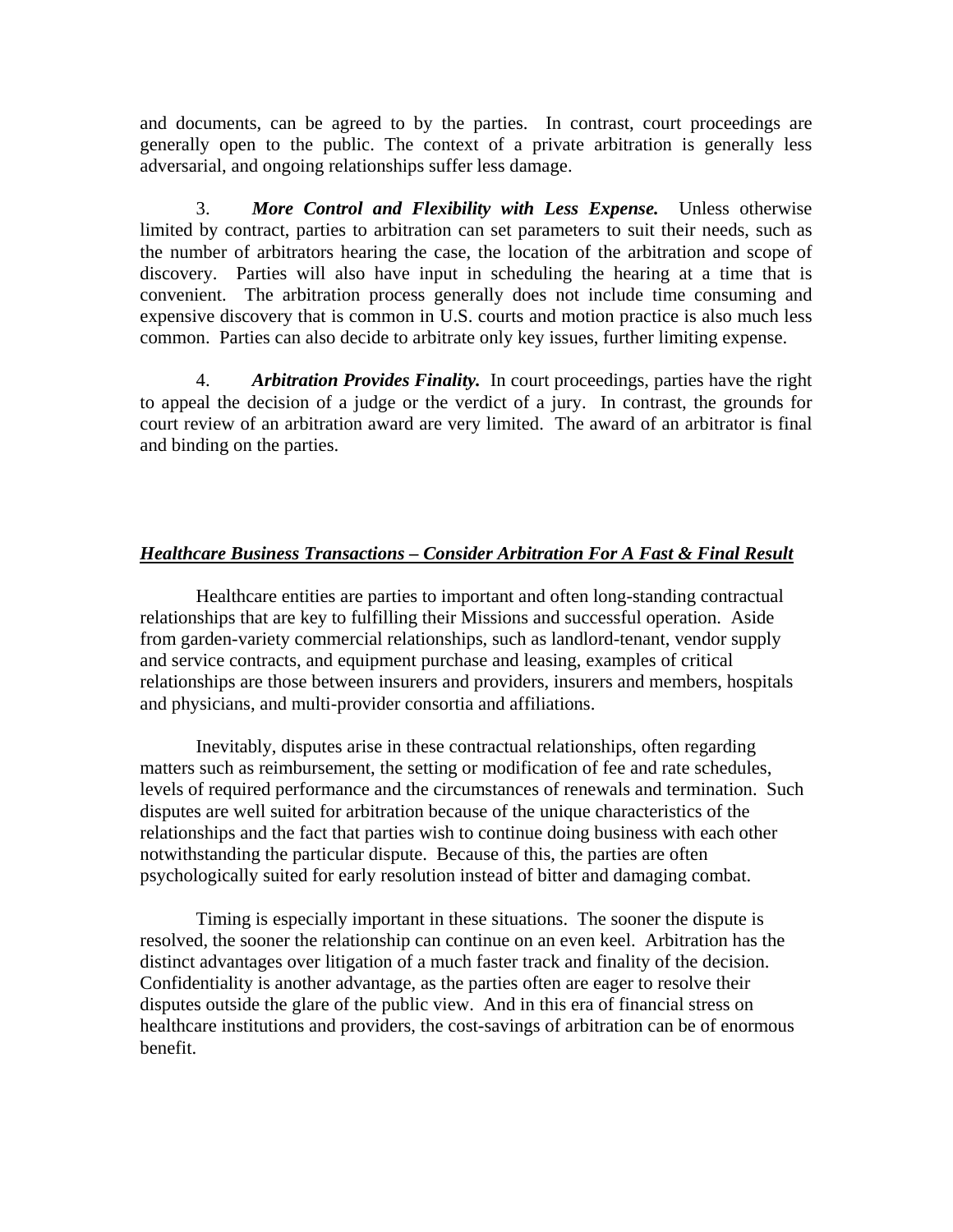Arbitration is a matter of agreement between the parties. Even if your underlying contract is silent on arbitration, parties are always free to agree to arbitrate. An agreement to arbitrate is usually a very simple document to draft.

## *Privileges, Credentialing and Other Sensitive Areas – Consider The Need To Save Time, Money & Reputations*

Of particular sensitivity to healthcare institutions, providers and insurers are the granting, renewal and/or suspension and termination of privileges. These are fundamental to the provision of quality healthcare and the protection of the public. At the same time, these can be vital to the reputation, professional careers and viability of providers.

Disputes in this area cry out for the avoidance of expensive, lengthy and public proceedings. For example, with patient accessibility to healthcare as well as the careers of providers often hanging in the balance, an expeditious resolution of these issues can be of overarching importance. Although utilizing the Public Health Council ("PHC") may be a required intermediate step in addressing hospital privileging decisions, the use of mediation or arbitration rather than litigation before or after the PHC decision can provide a much speedier outcome. Decisions regarding privileges also can be of a sensitive nature and involve high degrees of emotion, and the private setting of a mediation provides important confidentiality and may "lower the temperature" among counsel and the parties in a manner that enhances the presentation of the issues. Moreover, the use of skilled mediators or arbitrators drawn from specialty panels with knowledge of the credentialing process and pertinent issues not only will enhance the efficiency of the dispute resolution process, but also the level of confidence that the matter will be disposed of in a proper and practical fashion.

 Hospitals and other healthcare institutions that are interested in including mediation or arbitration in their process for resolving credential disputes should also amend their medical staff bylaws, rules and regulations, and/or hospital bylaws (as appropriate) to specifically permit these mechanisms for dispute resolution.

# *Mediating Medical Malpractice Lawsuits2 - A Trend Benefitting Plaintiff, Defendant & Insurer*

Typically when something goes wrong in the treatment or care of a patient, the response of the physician and other health care providers is guarded – the result of a longstanding belief that to say as little as possible to the patient and family members is the best protection against litigation.

<sup>&</sup>lt;sup>2</sup> This section is based on a prior article: C.S. Hyman & C.B. Liebman, "Mediating Medical Malpractice Lawsuits: The Need for Plaintiff and Physician Participation," Dispute Resolution Magazine vol.16, no.3 (Spring 2010): 6-9.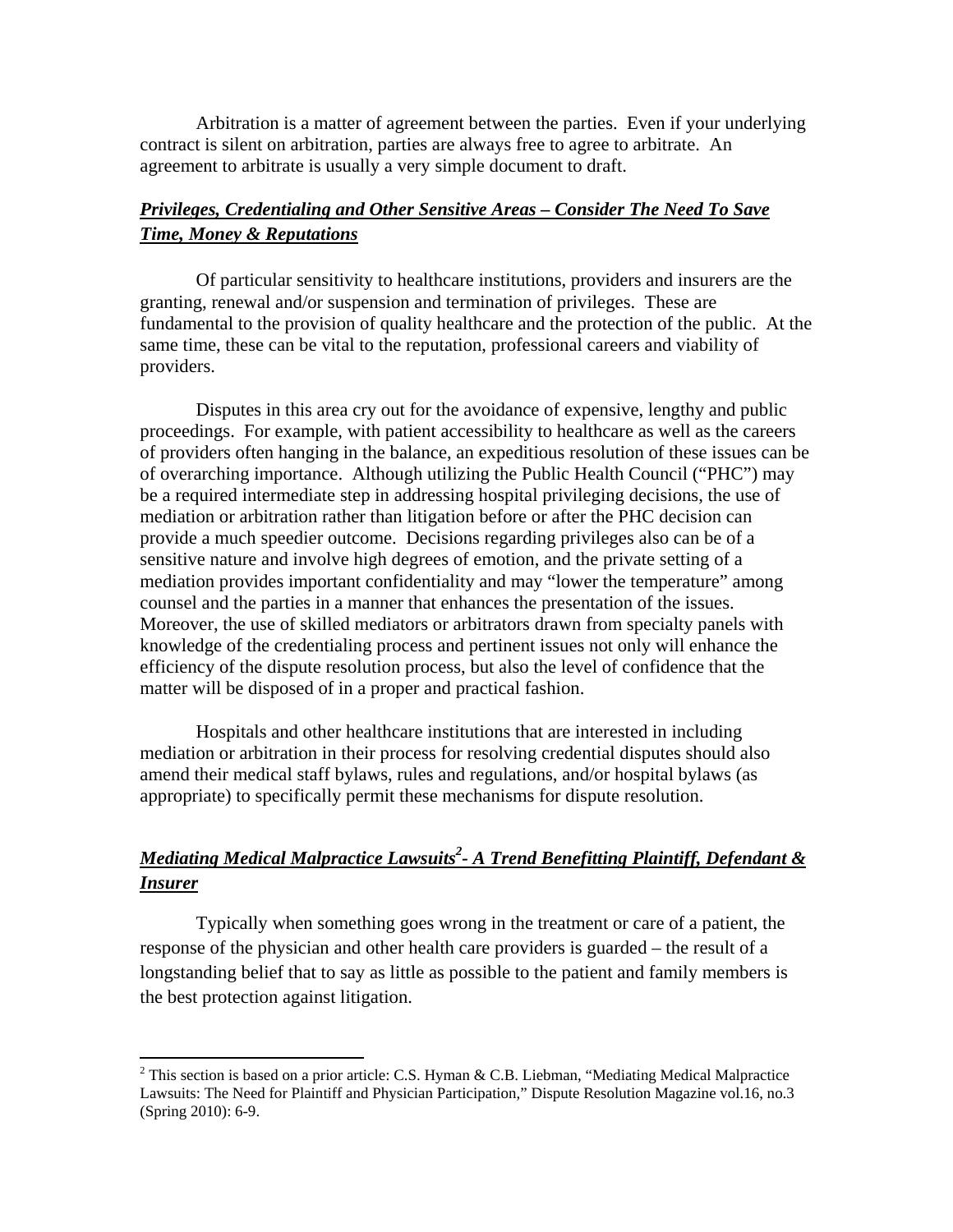In fact, research suggests just the opposite: litigation is more likely if patients and their families do not get answers to their questions as to what happened and why. $3$  The ideal time to give patients and their families information about what has happened is soon after the event has occurred. Those conversations are referred to as "disclosure conversations". Disclosure policies in health care facilities vary as to who should be present and who conducts the conversations. In hospitals typically a physician, accompanied by a risk manager or other hospital representative, conducts these conversations. Recent research suggests that effective disclosure conversations may reduce the number of medical malpractice claims filed.<sup>4</sup>

In an effort to increase understanding of mediation and its benefits, two studies to evaluate the use of interest-based mediation to resolve medical malpractice lawsuits were conducted by C.S. Hyman and C.B. Leibman.<sup>5</sup> Both studies were conducted under the auspices of Columbia Law School and required the approval of Columbia University's Institutional Review Board. The first involved mediating medical malpractice lawsuits pending against the New York City Health and Hospitals Corporation (the "HHC study") and the second, larger study involved medical malpractice lawsuits pending against 11 New York City hospitals (the "MeSH study").

\_\_\_\_\_\_\_\_\_\_\_\_\_\_\_\_\_\_\_\_\_\_\_\_\_\_\_\_\_\_\_\_\_\_\_\_\_\_\_\_\_\_\_\_\_\_\_\_\_\_\_\_\_\_\_\_\_\_\_\_ **Two Empirical Studies Mediating Medical Malpractice Lawsuits** 

- **Study #1 NYC municipal hospitals 2004 29 cases referred**
- **19 mediated, 13 settled, mean amt. of time in mediation 2.34 hrs.**
- **Study #2 NYC private, non-profit hospitals 2006-2007 67 cases referred 31 mediated, 21 settled, mean amt. of time in mediation 3.7 hrs.**

In both studies after a case was assigned, co-mediators held a conference call with the plaintiff and defense attorneys and discussed the importance of the plaintiff's participation in the mediation, because inadequate communication appears to be driving much of the litigation.

In the HHC study the same lawyer from the New York City Law Department represented the City in all 19 cases and became knowledgeable about mediation advocacy. In the MeSH study, the defense lawyers were primarily outside litigation counsel for the hospitals and in some instances appeared to be more resistant to mediation. However, there are also other factors that explained the lower number of cases mediated, such as successful settlement negotiations that were already underway and cases being withdrawn from the study for a variety of reasons.

 $3$  G.B. Hickson et al., "Factors that Prompted Families to file Medical Malpractice Claims Following Perinatal Injuries," JAMA vol. 267, no. 10 (1992):1359-1363.

<sup>&</sup>lt;sup>4</sup> A. Kachalia et al., "Liability Claims and Costs Before and After Implementation of a Medical Error Disclosure Program," Annals of Internal Medicine vol.153, no.4 (2010):213-221.

<sup>&</sup>lt;sup>5</sup> Articles reporting these studies are: C.S. Hyman & C.B. Schechter, "Mediating Medical Malpractice Lawsuits Against Hospitals: New York City's Pilot Project," Health Affairs vol. 25, no. 5 (2006) and C.S. Hyman, C.B. Liebman, C.B. Schechter, & W.M. Sage, "Interest-Based Mediation of Medical Malpractice Lawsuits: A Route to Improved Patient Safety?*"* Journal of Health Politics, Policy and Law vol. 35, no. 5 forthcoming Dec. 2010.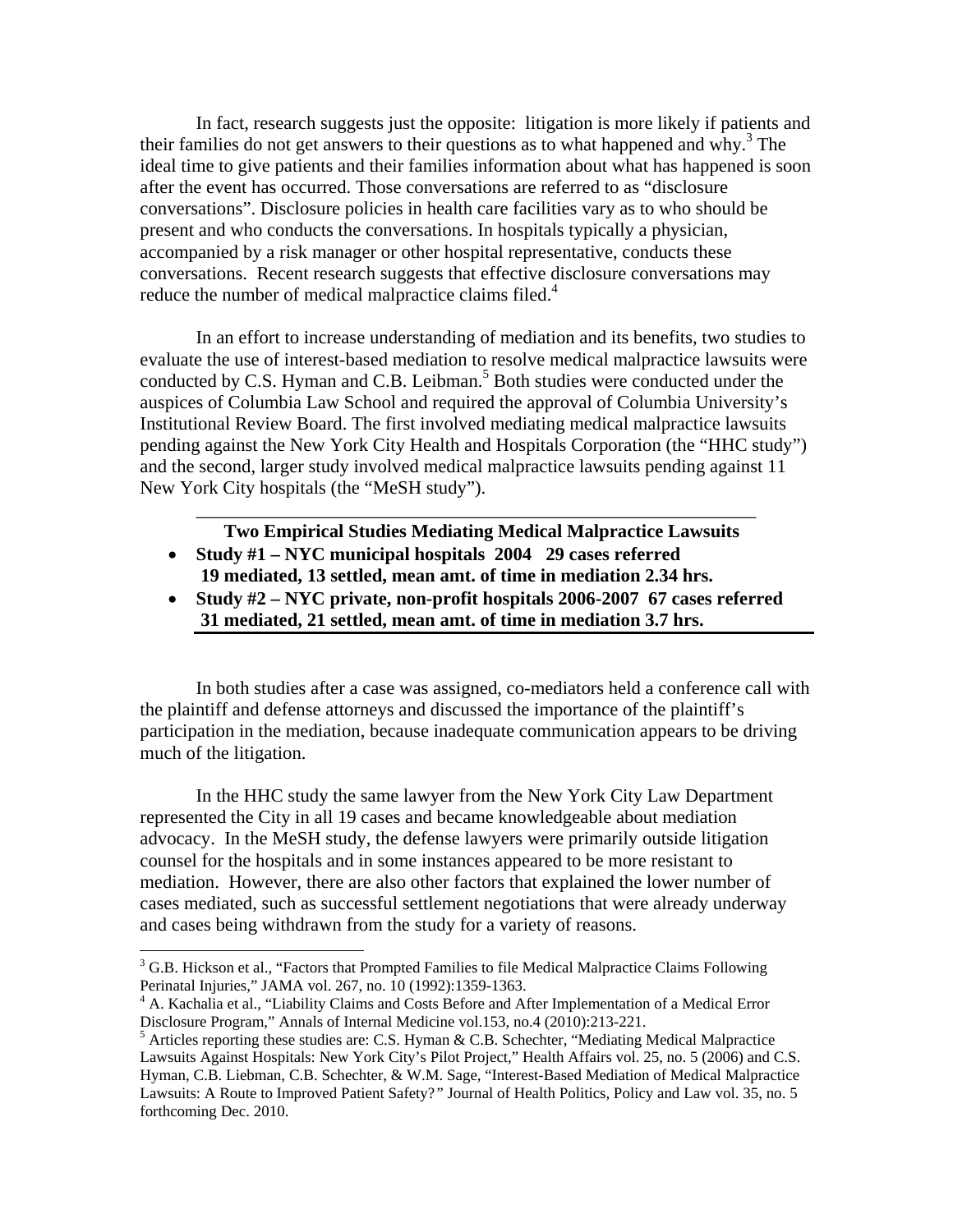The mean amount of time spent in mediation in both studies, approximately  $2\frac{1}{2}$ and 3 ½ hours respectively, appears to confirm the efficiency of the process as compared to litigation. In both studies there were cases that were mediated and settled with no or minimal discovery completed. This seems to indicate an additional area of potential savings, both financial and emotional.

There was a high level of plaintiff participation in both studies, but no physician participation in either. As discussed below, this may have limited the value of apologies offered and desire to benefit patient safety, as articulated by the plaintiff.

|                | <b>Plaintiff Participation in Mediations</b> |  |
|----------------|----------------------------------------------|--|
| Study $#1$     | Study $#2$                                   |  |
| 16 of 19 cases | 25 of 31 cases                               |  |
| 84%            | 80%                                          |  |

Attorney and plaintiff satisfaction with the process was also measured and the rates were quite high.

|       | <b>Plaintiff Satisfaction</b> |                                                    |  |
|-------|-------------------------------|----------------------------------------------------|--|
|       | Study $#1$                    | Study #2                                           |  |
| Mean: | 2.2                           | 1.98                                               |  |
|       |                               | <b>Attorney Satisfaction</b>                       |  |
| Mean: | 1.95                          | 1.9                                                |  |
|       |                               | Scale: 1 (very satisfied) to 5 (very dissatisfied) |  |

\_\_\_\_\_\_\_\_\_\_\_\_\_\_\_\_\_\_\_\_\_\_\_\_\_\_\_\_\_\_

This level of satisfaction might be surprising. An interest-based mediation style was used for both studies despite knowing that medical malpractice lawyers were less likely to be at ease with this style, preferring the evaluative, settlement-conference style in which the mediator presides over a position-based negotiation focused on compensation. A few attorneys were critical of the mediators' reluctance to value the cases.

 An apology is a response that patients and their families expect after a medical error or adverse event and one that many physicians wish to give but feel constrained because of fear of an admission of legal liability.<sup>6</sup> Mediation with its confidentiality provides a process in which apologies can be given without fear of retribution and the mediator, experienced in communication skills, can coach both parties to ensure a productive dialogue.

 6 T.H.Gallagher et al., "Patients' and Physicians' Attitudes Regarding the Disclosure of Medical Errors" JAMA vol.289, no.8 (2003): 1001 – 1007.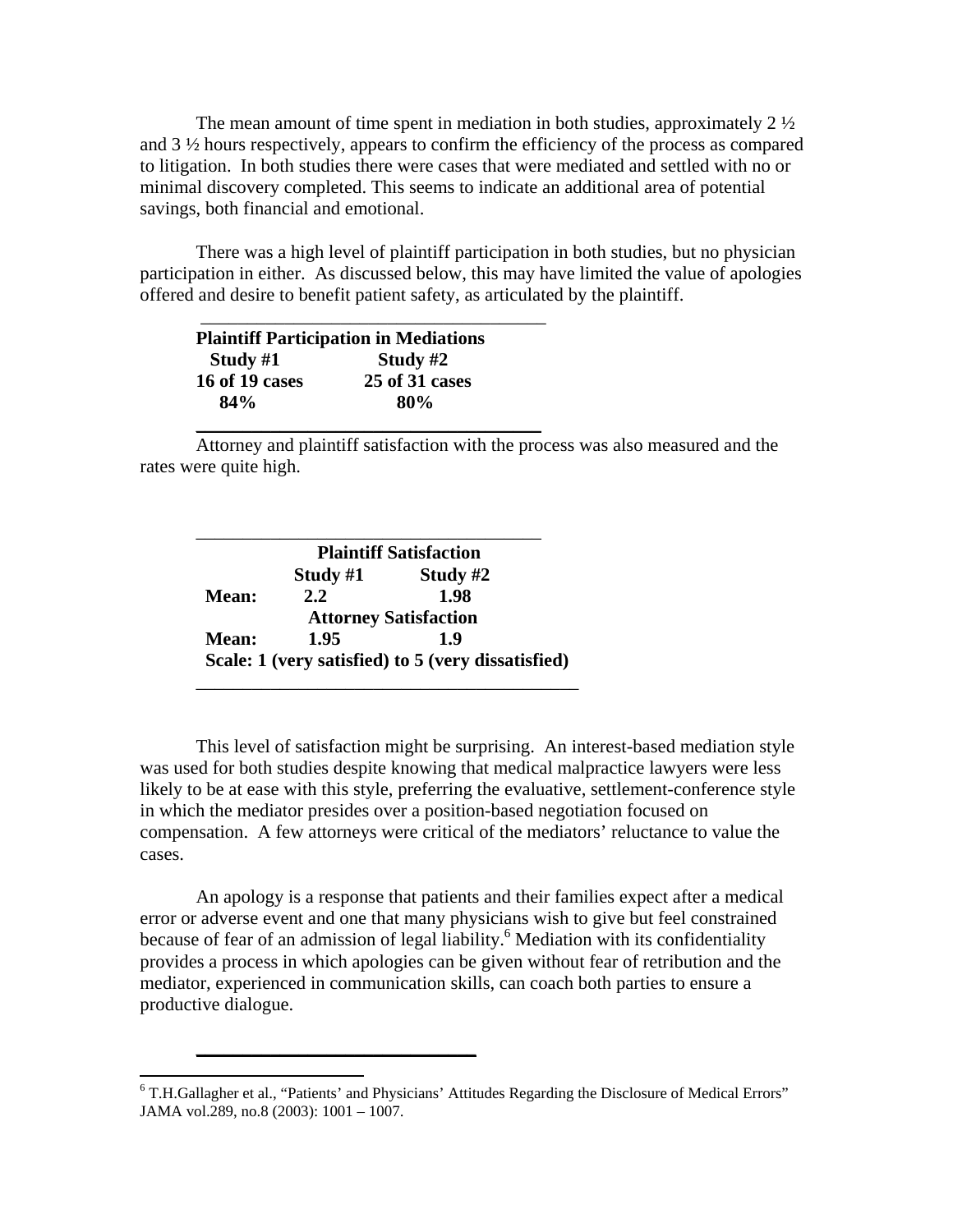### **Apologies in Mediations Study #1 Study #2 11 in 19 cases mediated 9 in 31 cases mediated**  \_\_\_\_\_\_\_\_\_\_\_\_\_\_\_\_\_\_\_\_\_\_\_\_\_\_\_\_\_\_\_\_\_\_\_\_\_

In the first study the experience gained by the defense attorney, who mediated all 19 cases, may have led to an increased comfort and expertise in offering apologies in contrast to the second study in which many of the defense attorneys appeared less comfortable with apologizing. Litigators unfamiliar with apologizing to plaintiffs may inadvertently offer apologies that sound hollow and are not heard as genuine.

 By contrast, two wrongful death medical malpractice lawsuits in Pennsylvania were mediated as part of a demonstration project funded by the Pew Charitable Trusts  $($ the "Pew Demonstration" $).$ <sup>7</sup> In both cases the chief of medicine participated along with other hospital representatives. In one case, the patient with end-stage pulmonary disease died after a resident inserted a subclavian central line and nicked the patient's lung. At the mediation, the patient's widow told the hospital representatives how she had been abandoned after being told of her husband's death, left standing alone in the hall outside her husband's room. She also explained that no one had explained to her what had happened. The chief of medicine and the director of patient safety were upset at how the widow had been treated. In addition, during the mediation the physician explained what the options were for placement of the central line and why the lung had been nicked. He apologized for the outcome and explained why the placement of the central line was not negligent, but that it might have been better to have inserted the line in the patient's neck. As a result of this case, the department of medicine adopted a new decision tree for the placement of central lines to avoid this harm in the future. The settlement agreement included a monetary component and a commitment to conduct on-going staff training on how to respond to family members grieving as a result of the death of a loved one in the hospital.

 The second case involved an elderly man on Coumadin, a blood thinner used to prevent and treat clots, who was admitted to the emergency room the morning after a fall. Contrary to hospital policy, the wife was not allowed to be with her husband for his final hours. The patient was initially misdiagnosed with an infection rather than internal bleeding. At the mediation, the chief of medicine listened to the widow and responded to her rage with an apology that acknowledged the hospital's responsibility for the misdiagnosis. He explained what treatments had been administered. In the course of the mediation, the widow moved from rage to sadness and ultimately expressed gratitude for the physician's apology. The hospital changed its procedures so that a patient on Coumadin who has fallen and enters the hospital through the emergency room is seen by a trauma surgeon.

<sup>&</sup>lt;sup>7</sup> C.B. Liebman & C.S. Hyman, "Medical Error Disclosure, Mediation Skills, and Malpractice Litigation: A Demonstration Project in Pennsylvania," (2005) www.pewtrusts.org/our\_work\_report\_detail.aspx?id=24398.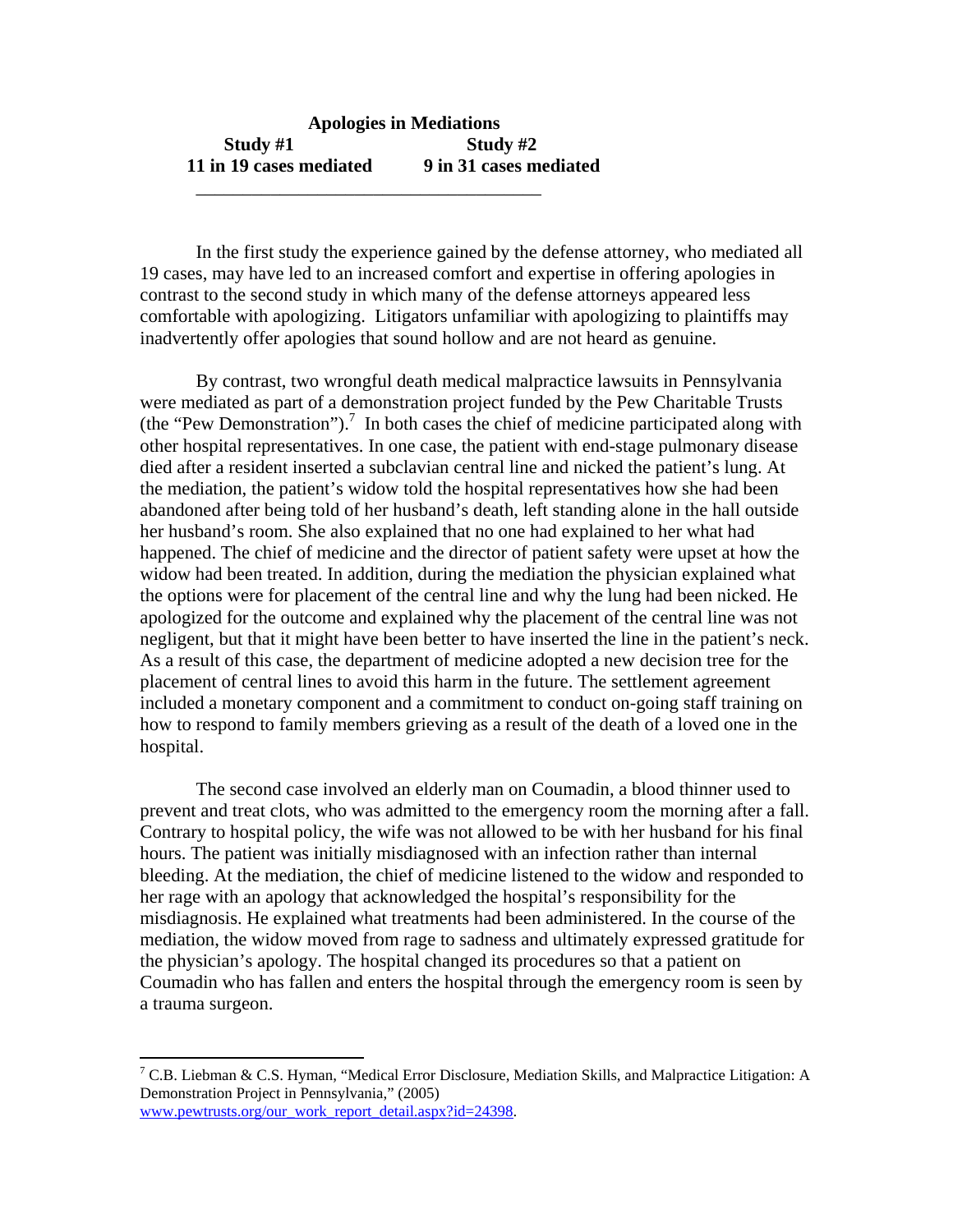The HHC, MeSH and Pew Demonstration studies all show the tangible and intangible benefits of mediation. In addition, they provide a convincing starting point for healthcare providers, their attorneys and insurers to begin utilizing mediation to resolve medical malpractice and negligence claims.

#### *Mediation In The Long Term Care Setting*

The New York Public Health  $Law<sup>8</sup>$  confers a private right on nursing home residents (or their legal representatives) to sue for the "deprivation of any right or benefit" created by contract, statute, rule or regulation.<sup>9</sup> Compensatory and punitive damages are available as well as injunctive and declaratory relief. As an incentive to counteract the historically low values of claims brought by old, disabled claimants, class actions are authorized and attorney fees for prevailing plaintiff are also available.<sup>10</sup>

 As a result of multi-million dollar actions using similar laws in Florida and other states, an explosion of litigation against New York nursing homes began around 2003. The prospect of cumulative damage calculations has been used successfully to establish a higher value for claims in the long term care setting. However, the avalanche of claims and detailed discovery needed to support deprivation of rights claims has also created huge burdens for both plaintiffs and defendants, slowing the development and resolutions of these claims.

 Although the use of arbitration is disfavored in most situations involving claims of nursing home residents, and is specifically prohibited for use on nursing home admission agreements, mediation has proven to be an effective mechanism for resolving such claims. Mediation can assist the parties in becoming more realistic about their positions and can counteract the "advocacy bias" that often results from the zealous prosecution and defense of these claims. Lastly, but perhaps most importantly, mediation can reduce the emotional burden created by the protracted litigation and motion practice that is associated with these cases.

 In addition to the benefits demonstrated by the HHC, MeSH and Pew Demonstration studies, mediation in the long term care setting can be effective in resolving disputes involving malpractice, negligence or deprivation of rights claim. In addition, disputes involving admission agreement issues (e.g. disputed charges; etc.) healthcare decision-making and appointment of surrogates among equally eligible

<sup>8</sup> See NY PHL 2801 d *et seq*.

 $9$  See NY PHL 2801d(2); and NY PHL 2801d(3)

 $10$  See NY PHL 2801d(6)